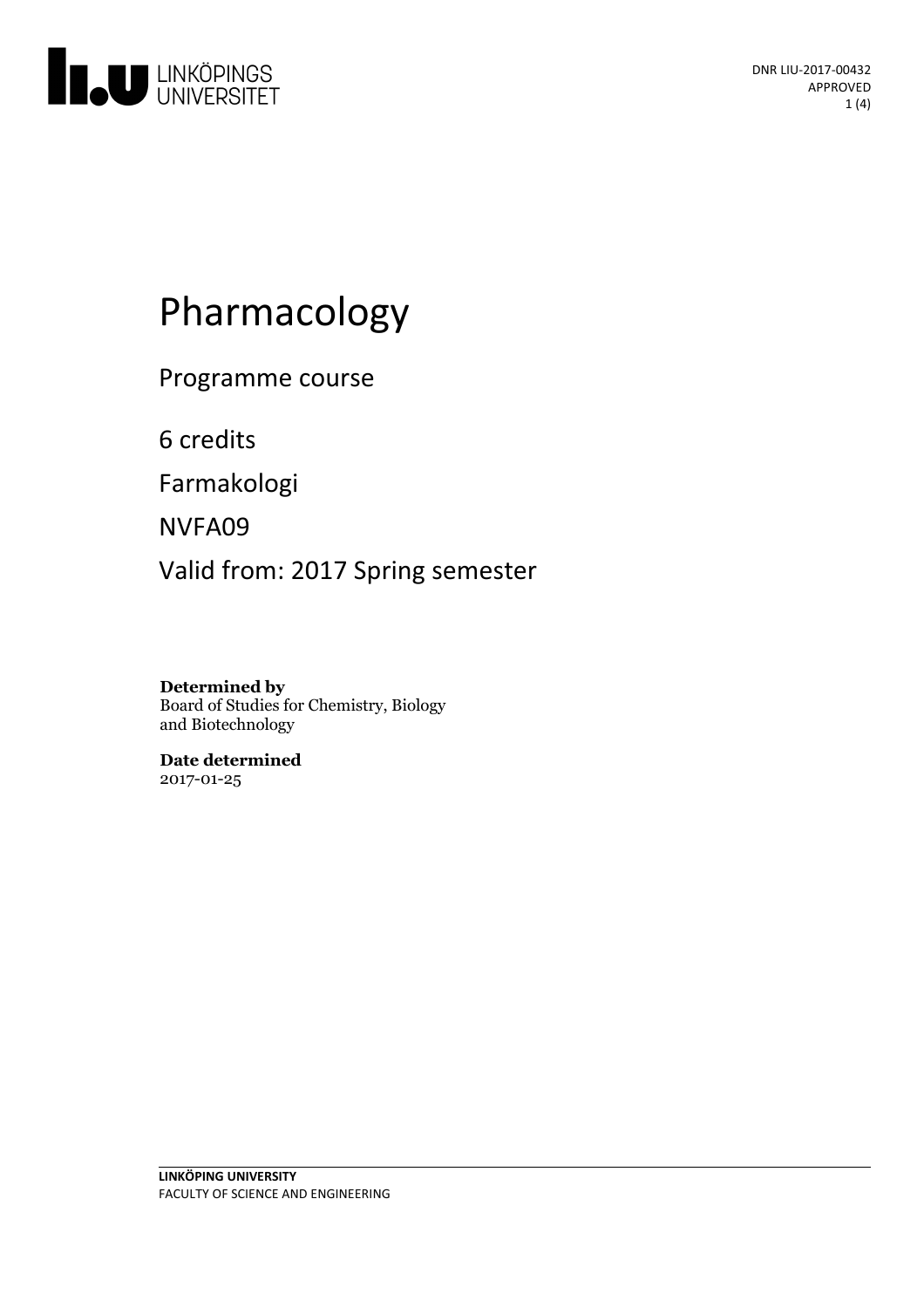# Main field of study

Biology, Chemical Biology, Chemistry

### Course level

First cycle

#### Advancement level

 $G<sub>2</sub>X$ 

## Course offered for

- Protein Science, Master's Programme
- Chemical Analysis Engineering, B Sc in Engineering
- Chemical Biology
- Chemistry

## Entry requirements

Note: Admission requirements for non-programme students usually also include admission requirements for the programme and threshold requirements for progression within the programme, or corresponding.

# Prerequisites

Biochemistry

# Intended learning outcomes

After the course the student will be able to:

- $\bullet$  describe the principles of drug absorption, distribution and elimination.  $\bullet$  describe drug / receptor interactions and their implications
- 
- $\bullet$  explain the mechanisms of action of drugs acting on specific organ / body system.
- $\bullet$  apply pharmacological methodology

#### Course content

The course includes studies in basic pharmacodynamics and pharmacokinetics, as well as <sup>a</sup> choice of drug groups, their mechanisms of action and clinical use. Laboratory work in the course includes theoretical and practical exercises in pharmacology methodology.

# Teaching and working methods

The course consists of lectures, laborations and seminars

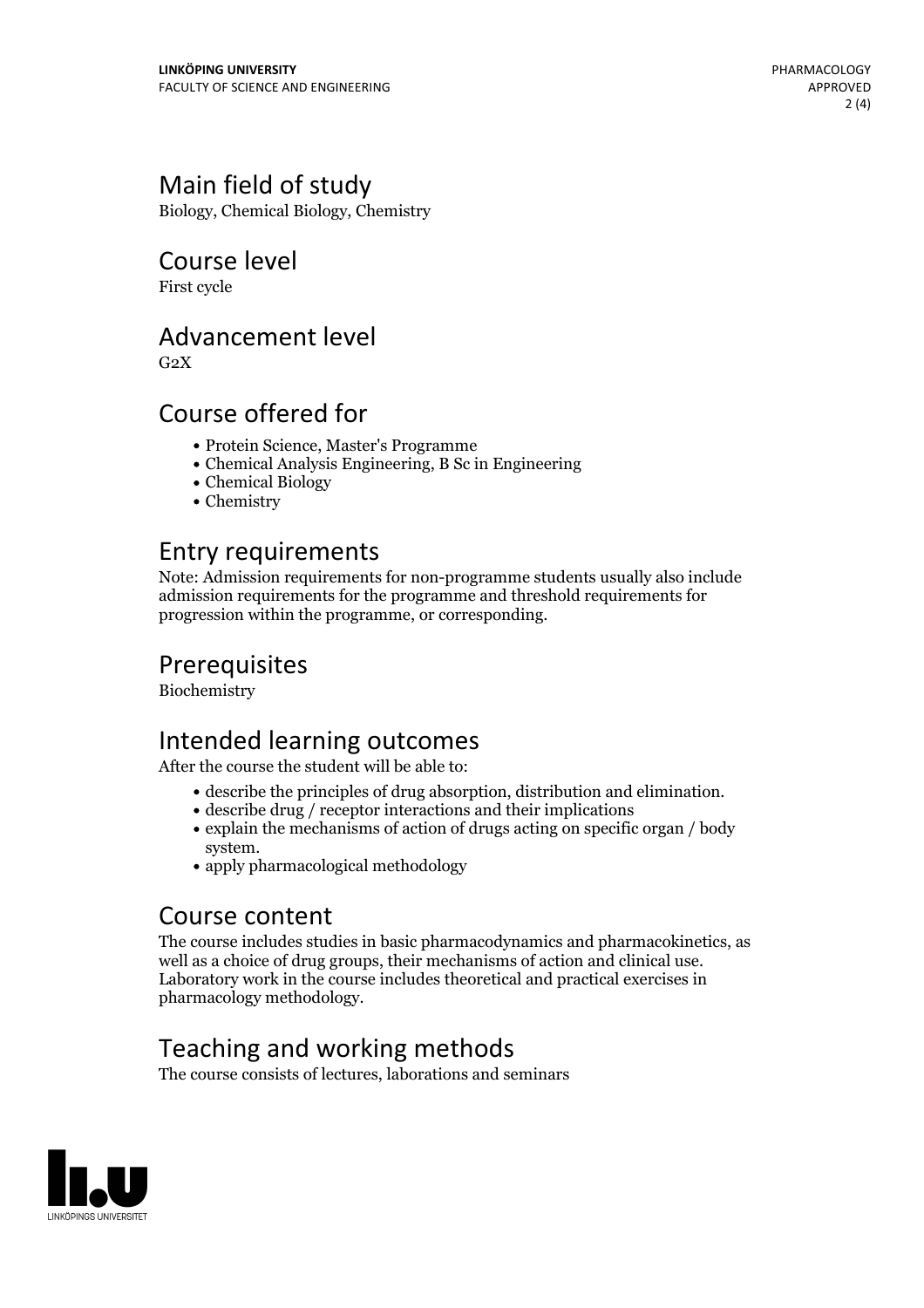# Examination

| TEN1 Written examination        | 4.5 credits | U, 3, 4, 5 |
|---------------------------------|-------------|------------|
| LAB1 Approved laboratory course | 1.5 credits | U.G        |

### Grades

Four-grade scale, LiU, U, 3, 4, 5

#### Department

Institutionen för medicin och hälsa

# Director of Studies or equivalent

Eva Lindström

## Examiner

Eva Lindström

## Education components

Preliminary scheduled hours: 47 h Recommended self-study hours: 113 h

## Course literature

Lippincott's Illustrated Reviews: Pharmacology, 5/e: International Edition (ISBN: 9781451143201) Ed: Harvey and Champe.